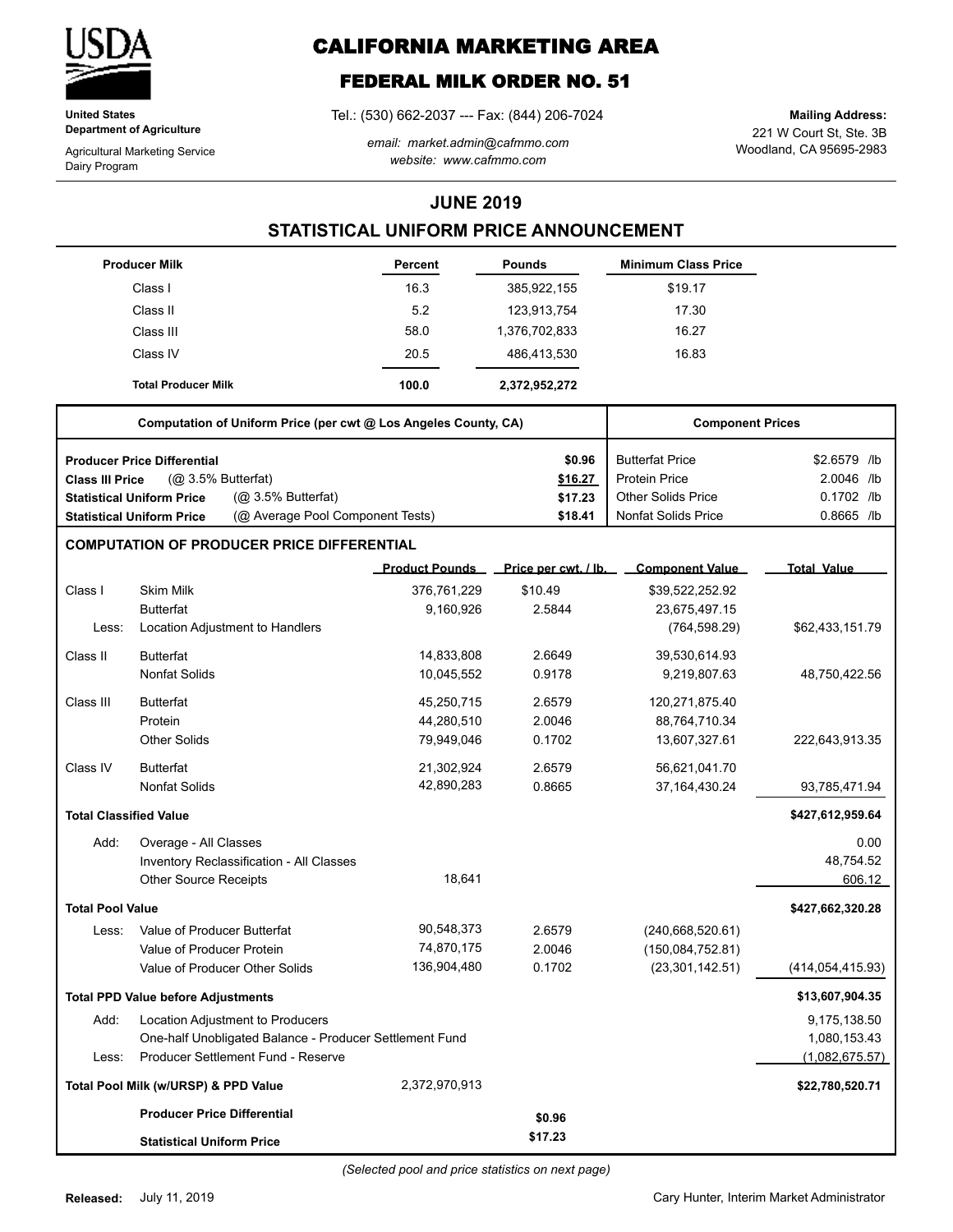# **CALIFORNIA MARKETING AREA**

## **FEDERAL MILK ORDER NO. 51**

| <b>Payment Schedule</b>                                      |                  |  |  |
|--------------------------------------------------------------|------------------|--|--|
| <b>Payment Dates for the Month of:</b>                       | <b>JUNE 2019</b> |  |  |
| Payment TO the Producer Settlement Fund due on:              | July 16, 2019    |  |  |
| Payments FROM the Producer Settlement Fund made on:          | July 18, 2019    |  |  |
| Final payments TO a Cooperative Association must be made on: | July 18, 2019    |  |  |
| Final payments to Producers must be RECEIVED by:             | July 19, 2019    |  |  |
|                                                              |                  |  |  |

#### **Producer Price Differential and Statistical Uniform Price, by Zone Differential**

|                     | Zone<br>1/<br><b>Differential</b> | <b>Adjustment</b> | <b>Producer</b><br><b>Price</b><br><b>Differential</b> | <b>Statistical</b><br><b>Uniform</b><br><b>Price</b> | 2/ |
|---------------------|-----------------------------------|-------------------|--------------------------------------------------------|------------------------------------------------------|----|
|                     |                                   |                   | dollars per hundredweight                              |                                                      |    |
| As Announced:       | 2.10                              | 0.00              | 0.96                                                   | 17.23                                                |    |
| <b>Other Zones:</b> | 2.00                              | (0.10)            | 0.86                                                   | 17.13                                                |    |
|                     | 1.80                              | (0.30)            | 0.66                                                   | 16.93                                                |    |
|                     | 1.70                              | (0.40)            | 0.56                                                   | 16.83                                                |    |
|                     | 1.60                              | (0.50)            | 0.46                                                   | 16.73                                                |    |

Differentials listed apply to zones included in the California Marketing Area. Outside of this area, differentials may be above or below this range. Differentials apply on a county basis. 1/

2/ Prices at 3.5 percent butterfat, 2.99 percent protein, and 5.69 percent other solids.

### **Producer Milk Received by Component Pounds**

|                               | <b>Skim</b>   | <b>Butterfat</b> | <b>Protein</b> | <b>Other Solids</b> | <b>Nonfat Solids</b> |
|-------------------------------|---------------|------------------|----------------|---------------------|----------------------|
| <b>Producer Milk Receipts</b> |               |                  | <b>Pounds</b>  |                     |                      |
| Class I                       | 376,761,229   | 9.160.926        | 12.082.704     | 22.526.560          | 34,609,264           |
| Class II                      | 109,079,946   | 14.833.808       | 3.515.885      | 6,529,667           | 10,045,552           |
| Class III                     | 331,452,118   | 45,250,715       | 44,280,510     | 79,949,046          | 124,229,556          |
| Class IV                      | 465,110,606   | 21.302.924       | 14,991,076     | 27.899.207          | 42,890,283           |
| <b>Total Producer Milk</b>    | 2,282,403,899 | 90,548,373       | 74,870,175     | 136,904,480         | 211,774,655          |

### **Selected Pool Statistics**

| Average test of producer receipts: | <b>Butterfat</b>    | 3.82 %    |
|------------------------------------|---------------------|-----------|
|                                    | Protein             | 3.16%     |
|                                    | <b>Other Solids</b> | 5.77<br>% |
|                                    |                     |           |

#### **Administrative Assessment and Marketing Service Deduction**

| § 1000.85 - Assessment for order administration | \$0,030 per hundredweight |
|-------------------------------------------------|---------------------------|
| § 1000.86 - Deduction for marketing services    | \$0.040 per hundredweight |